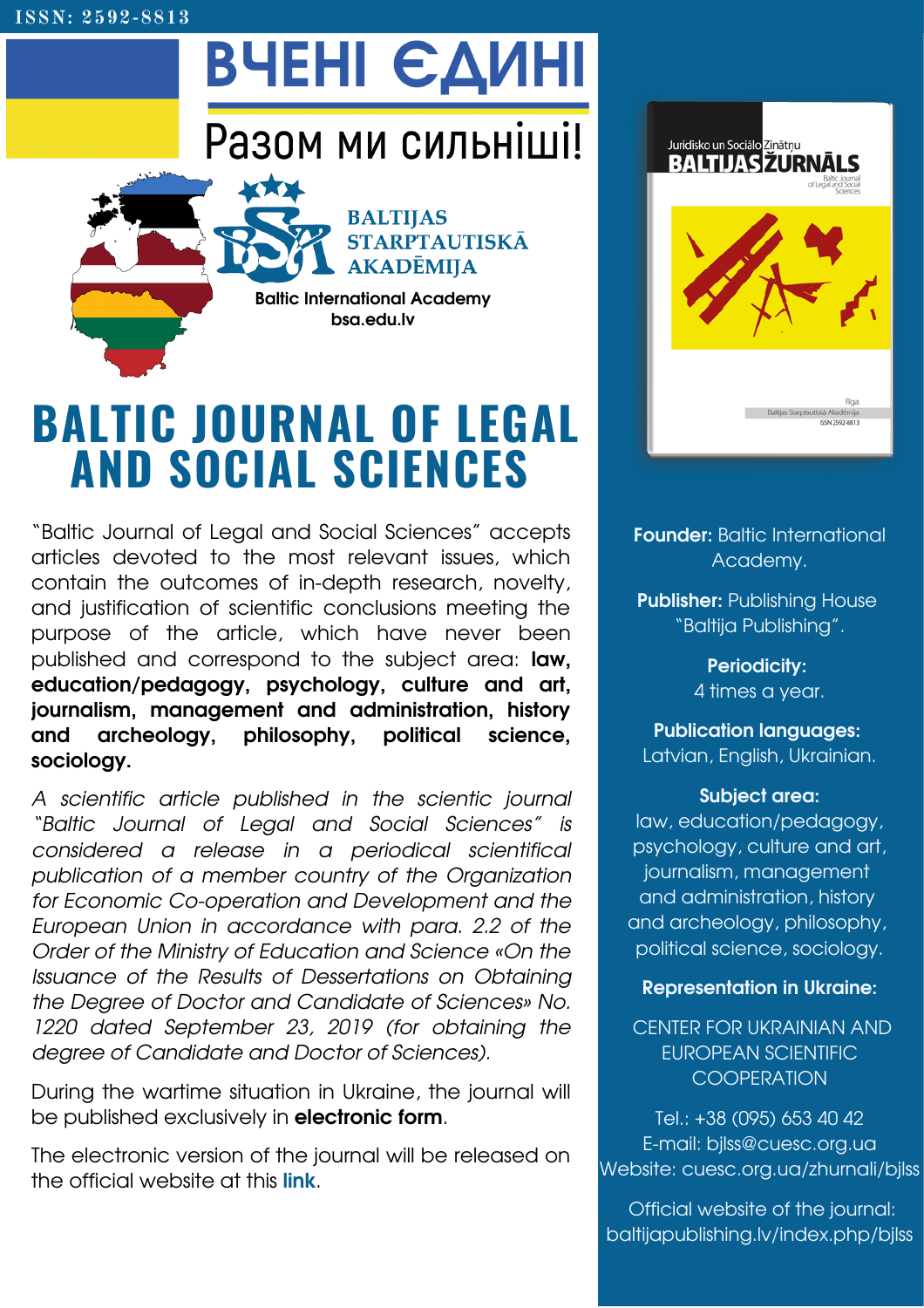To publish an article in the journal "Baltic Journal of Legal and Social Science" Issue No. 2, 2022 you must send an e-mail to the editorial office at **[bjlss@cuesc.org.ua](mailto:bjlss@cuesc.org.ua)** on or **before July 29, 2022** with the following materials:



– the article drawn up according to the requirements specified by the editors. The articles, which do not meet the requirements, can be rejected;

– the application form for the author filled at **[link](https://docs.google.com/forms/d/e/1FAIpQLSfyeTIweLAGRjgmMWni8nytNQZsLO4Byc_jmw6grPAPjn0jxQ/viewform)** or QR Code;

– a payment receipt\*.

\*The requisites for paying a publication fee are sent only after successful review of the article.

The author will be informed on the results of the review process within 3-4 days from the day of receipt of the materials by the editors.

#### **COST OF PUBLICATION:**

The cost of publishing a scientific article in the journal "Baltic Journal of Legal and Social Sciences" is 1 000 UAH.

Authors who publish their article in № 2 for 2022 under the general conditions with the payment of the publication fee will have the opportunity to publish their work **free of charge** until the year-end in one of the following issues of the journal. We want to support every scientist in this difficult time!

#### **GENERAL REQUIREMENTS FOR THE SCIENTIFIC ARTICLE:**

- The article should present the author's own opinion on the stated topic.
- The article should contain ideas characterized by a high level of generalization and scientific novelty.
- The title of the article, abstract and key words are given in English and the language of manuscript. The last name and first name are transliterated according to the current transliteration requirements of the author's country.
- Publication languages: Latvian, English, Ukrainian.
- The article file must contain:

1. Information about authors (the last name and first name, scientific degree, academic rank, position, affiliation, city/town, country).

2. Title of the article, abstract and key words in English and the language of manuscript.

3. Text of the article with the subtitles, filled out by borrowings and references to sources.

4. References.

#### **SECTIONS:**

- 1. Legal Sciences
- 2. Social Sciences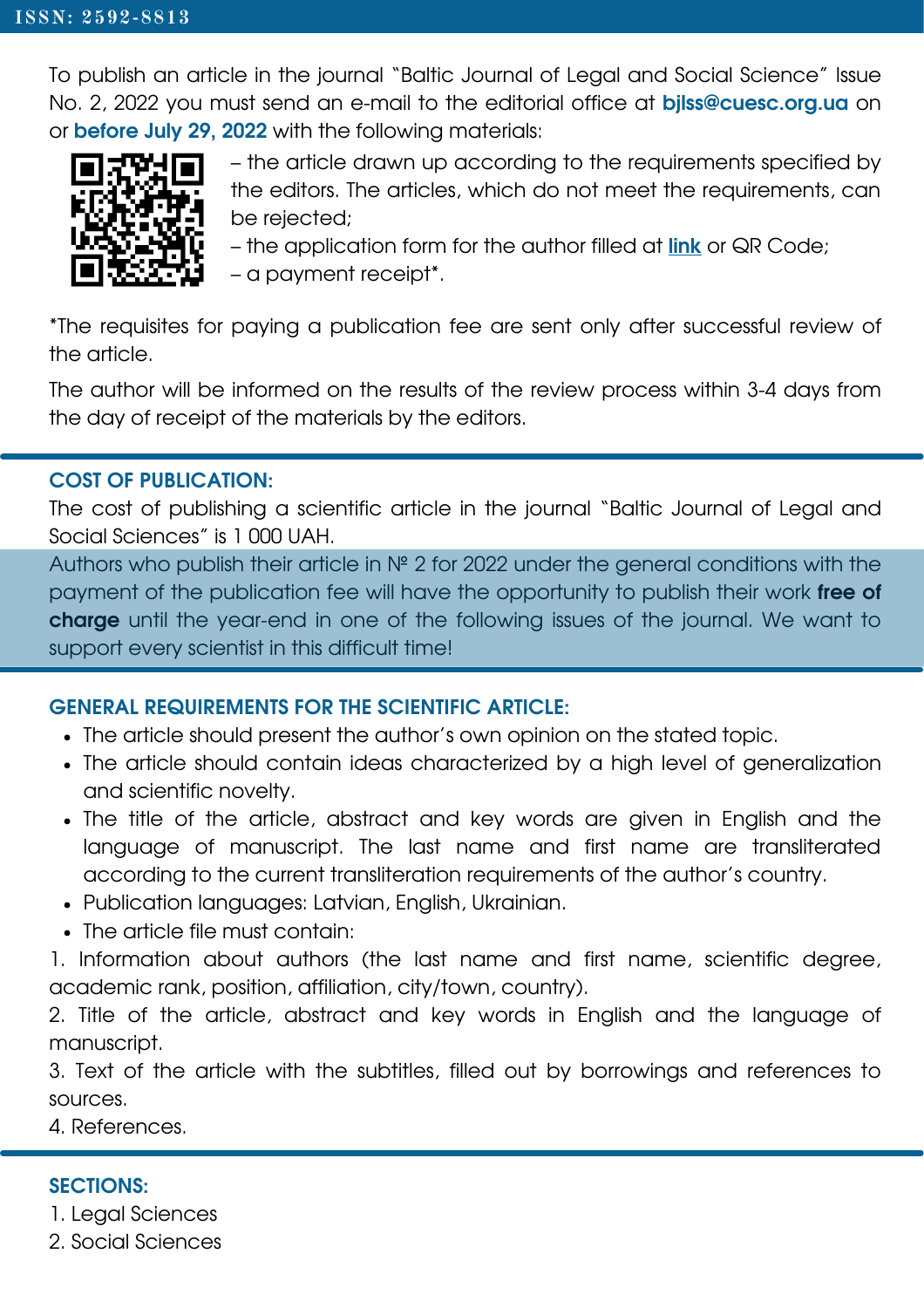#### **ТЕCHNICAL ARRANGEMENT:**

1. Papers: 30.000–40.000 characters with spaces (also including abstracts, references, bibliography, tables, diagrams, and footnotes).

2. The margins – 2 cm; the paragraph – 0.75 cm; the indent before and after paragraph – 0; line spacing – 1.5.

3. The font – Times New Roman; skittles 14.

- 4. Arrangement of the article text:
	- The title of the article (center alignment, capital bold letters).
	- The first name and last name of the author (center alignment, normal letters, bold, italic).
	- Affiliation, city/town, country, ORCID (center alignment, normal letters, italic).
	- Abstract 1 paragraph from 100 to 150 volume, normal font.
	- Key words 6–8 words of phrases by the article's topic, normal font.
	- The main text of the article, normal font. The subtitles are highlighted in bold. References – normal font.
- 5. You should clearly differentiate the dash (–) and the hyphen (-).
- 6. It is forbidden to expand or to condense the intervals between letters.
- 7. It is forbidden to make the paragraphs by tabulations or by multiple spaces.

8. The only one space is used between words (it is forbidden to expand the words by several spaces).

9. The quotation marks of the format « » can be used only.

10. The non-breaking space (Ctrl + Shift + Space) is used between the initial letters and the last name.

11. In addition to the text, the full JPEG and JPG images elements are allowed only.

12. The graphic elements, made in graphic editors with high-quality details, are allowed to use.

13. It is forbidden to use scanned drawings/drafts made with a pencil or pen by hand.

14. The excessive use of tables is forbidden, a small volume of tables are allowed only.

15. The file format for sending to the editors can be .DOC or .DOCX only.

#### **SТRUCTURE OF THE SCIENTIFIC SRTICLE:**

**The title** of the article should briefly inform its content and contain no more than 13 words.

**Abstract** (100–150 words) should be clear and informative (with no secondary phrases, general information), meaningful (to present the main content of the article). It should contain an introductory sentence, a brief description of the methods of conducting research (1-2 sentences). There should be a description of the main results and concise conclusions or prospects for further research. The abstract must be clear and without familiarizing with the main content of the article.

**Key words:** 6–8 words /phrases reflecting the specifics of the topic without duplicating words from the article's title.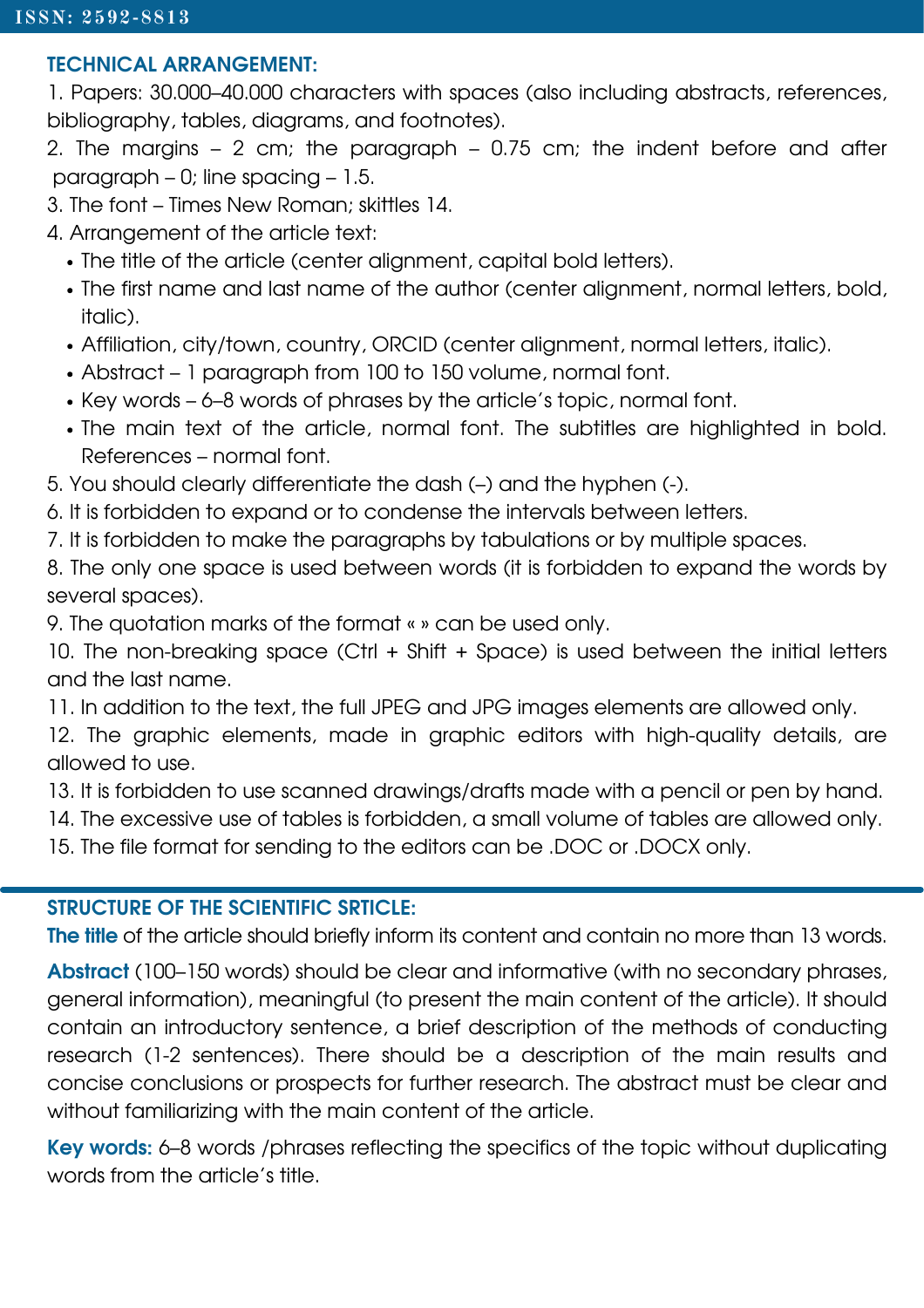The text of the article should contain the introduction, the main part and the conclusions.

**"Introduction"** should contain a description of research of the problems in the world scientific literature and the purpose of work.

**The main text.** The research tasks should be formulated. The purpose and tasks should be interconnected and reveal of the article's topic. The materials and methods of research, research results and their discussion should be presented.

**Materials and methods of research** are formed in the way so the research can be reproduced according to the description provided. The common methods require no explanations.

**The results and discussion.** The main research material outlined with full justification of the scientific results obtained. The results should be presented in a logical sequence in the text, tables and figures. It is not necessary to duplicate and repeat the data of tables and figures in the text. Their comparison can be mentioned only. When summarizing quantitative data, it is necessary to indicate not only relative (for example, percent), but also absolute values, and the specific statistical methods applied for their analysis should be mentioned.

**The discussion.** This part contains the interpretation of results only, without their iteration. It is necessary to select new and important aspects of the conducted research, to analyze the possible mechanisms or interpretation of these data and to compare them with the data of other researchers, if it is possible. The discussion could include well-grounded recommendations for practice and possible perspectives for applying the results in the future studies.

**"Conclusion".** The results of solving the problem indicated in the title and purpose of the article are presented here.

**"References".** All sources from the references should be quoted in the text of the article; otherwise, the corresponding element should be deleted. The references to sources used should be mentioned in parentheses, where the author's name, the year of publication, the page to which you refer in the text should be mentioned. For example: Jones S. stated, "Students often had difficulty using APA style" (Jones, 1998, p. 199). The references should be listed. If the article sourced has the digital object identifier, DOI ([http://doi.org/index.html\)](http://doi.org/index.html), it should be necessarily mentioned.

References should be completed under International Standard Bibliographic Description, APA (<http://www.apastyle.org/>). The title of sources in Ukrainian and Russian should be translated in English, their transliterated titles should be mentioned in parentheses\*. For example: Bernatska, Zh. (2020). Administratyvno-hospodarske pravo yak pravova osnova formuvannia ta realizatsii ekonomichnoi funktsii ukrainskoi derzhavy [Administrative and commercial law as a legal basis for the formation and implementation of the economic function of the ukrainian state]. Administratyvne pravo i protses, 3(30), 5–16. doi: 10.17721/2227-796X.2020.3.01 [in Ukrainian].

\*Websites for transliteration from: **[Ukrainian](http://ukrlit.org/transliteratsiia)**; **[Russian](https://translit.ru/ru/zagranpasport)**.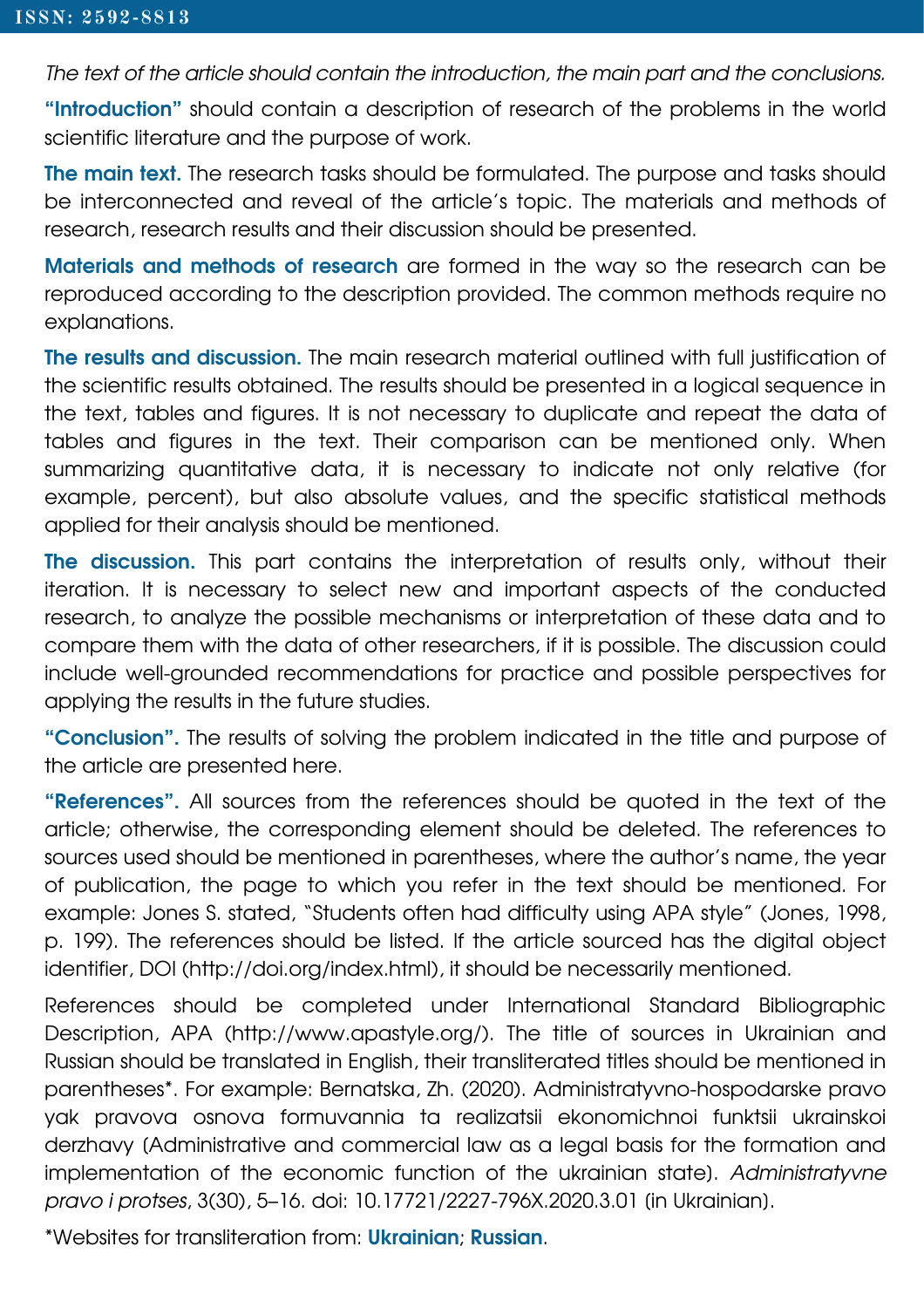#### **REVIEW PROCESS:**

All materials submitted to the editors and corresponding to the topic are reviewed before release with the involvement of at least two experts. Reviewing is carried out by one of the members of the editorial board, who is a recognized expert in the field of knowledge on the subject of the presented work. The objective reviewers carefully evaluate the quality of the submitted article, including using their personal criteria. The reviewers check the manuscripts to justify the chosen research methodology and procedures. In addition, they are able to detect unethical actions or plagiarism. If the reviewer has comments on the article, it can be returned to the author for revision.

Articles are checked for plagiarism using the software [StrikePlagiarism.com](https://strikeplagiarism.com/en/) developed by the Polish company [Plagiat.pl.](https://plagiat.pl/)

The editorial board of the journal reserves the right to reject articles that do not meet the requirements and topics of the journal.

#### **EXAMPLE OF THE ARTICLE EXECUTION:**

#### **ГАРМОНІЗАЦІЯ АДМІНІСТРАТИВНО-ПРАВОВОГО РЕГУЛЮВАННЯ ДЕРЖАВНОГО УПРАВЛІННЯ У СФЕРІ ГОСПОДАРСЬКОЇ ДІЯЛЬНОСТІ В УКРАЇНІ: ОКРЕМІ ОРІЄНТИРИ**

Світлана Бевз,

доктор юридичних наук, доцент, доцент кафедри господарського та адміністративного права Національного технічного університету України «Київський політехнічний інститут імені Ігоря Сікорського» (Київ, Україна) ORCID ID: 0000-0003-1331-3930

Email

**Анотація.** У положеннях наукової статті автор проводить аналіз думок науковців щодо гармонізації адміністративно-правового регулювання державного управління у сфері господарської діяльності в Україні… (100–150 слів).

**Ключові слова:** міжнародний договір, м'яке право, адаптація законодавства, європеїзація адміністративного права, реформа адміністративного законодавства.